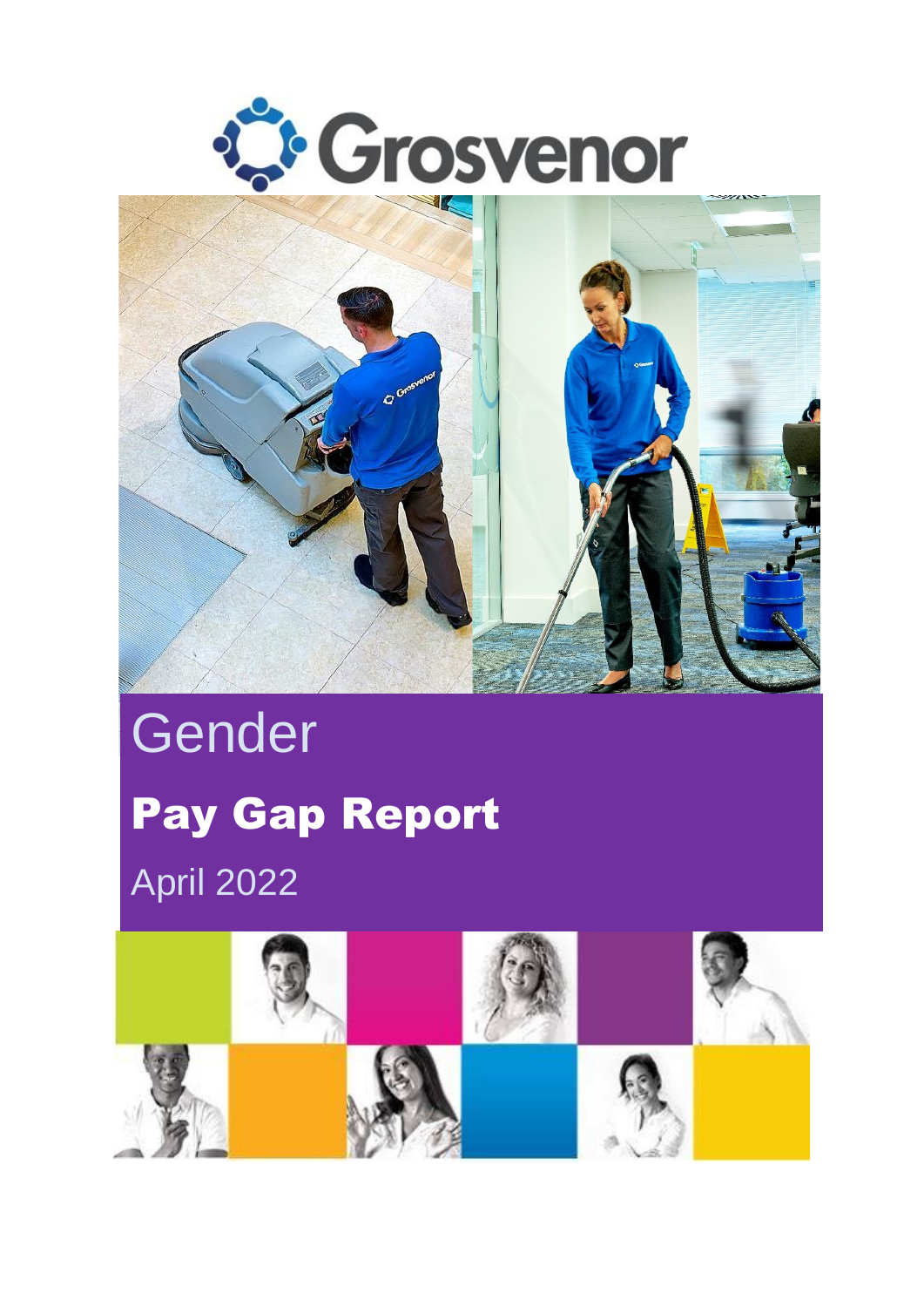## Foreword

Grosvenor Services is a leader in cleaning and facilities management services, providing an integrated approach to operating and maintaining multi-faceted solutions for over 60 years. As a family business, we have remained true to our core values - striving for excellence, commitment to delivering results and working to ensure long term trusted relationships with our clients, dedicated to providing the best conditions to all of our employees.

We offer innovative solutions and quality vetted professionals who are reliable and skilled in all that they do. Our experienced team offer industry leading expertise in the areas of Cleaning & Facilities management. Our guiding principles and ideology are rooted in our people and our core values.

We truly value our greatest asset, our people. We understand the importance of having a culture that allows our people to achieve their potential. Our people are ambassadors for Grosvenor Services and also the voice of the company. Only through their efforts can we deliver real value and build positive relationships with our customers. In the last 60 years, our people have made Grosvenor Services into a successful business.

Therefore it is of great importance that all of our employees are treated equally and receive equal pay for their hard work. Our report for 2022 has shown that while women are well represented at the higher levels, we still have a pay gap between pay for men and women. We are committing to continue to reduce this gap.

Statutory legislation guides much of the terms and conditions of the employment of our workers particularly their rate of pay. However, we recognised that the majority of our workforce at the operative level are women, while the next levels i.e. supervision, area & regional management, have a better balance between men and women and indeed a majority of men in some cases and we believe this has led to an imbalance in the pay gap. It is our view that recruitment focused outside of our company in our search for individuals with previous facilities management experience has led to this greater balance of men and women at middle management level which is in contrast with the number of women at the lower operative level. It is our belief that a further focus on succession planning within our mainly female operative level, will lead to a balance of women at the supervision and middle management levels which better reflects our employees at operative level.

We have also identified that some more physical roles e.g. janitor or cleaning with heavy buffing machines are often filled with male operatives and with these roles come greater responsibility and extra elements of training making these individuals more suitable for promotion. We believe that a commitment to more equal succession planning and providing greater elements of training, responsibility & opportunity for development across the workforce, i.e. covering supervisor duties during their annual leave, giving responsibility for training new operatives to current operatives, etc will lead to a more equal distribution of extra responsibility and training making the pool for potential promotion more fair and equal. Gender Pay Gap Report 2021 It remains our aim to encourage greater succession planning and to find greater balance in the development and promotion of our employees into higher positions within our business.

Brian Solan – Head of HR